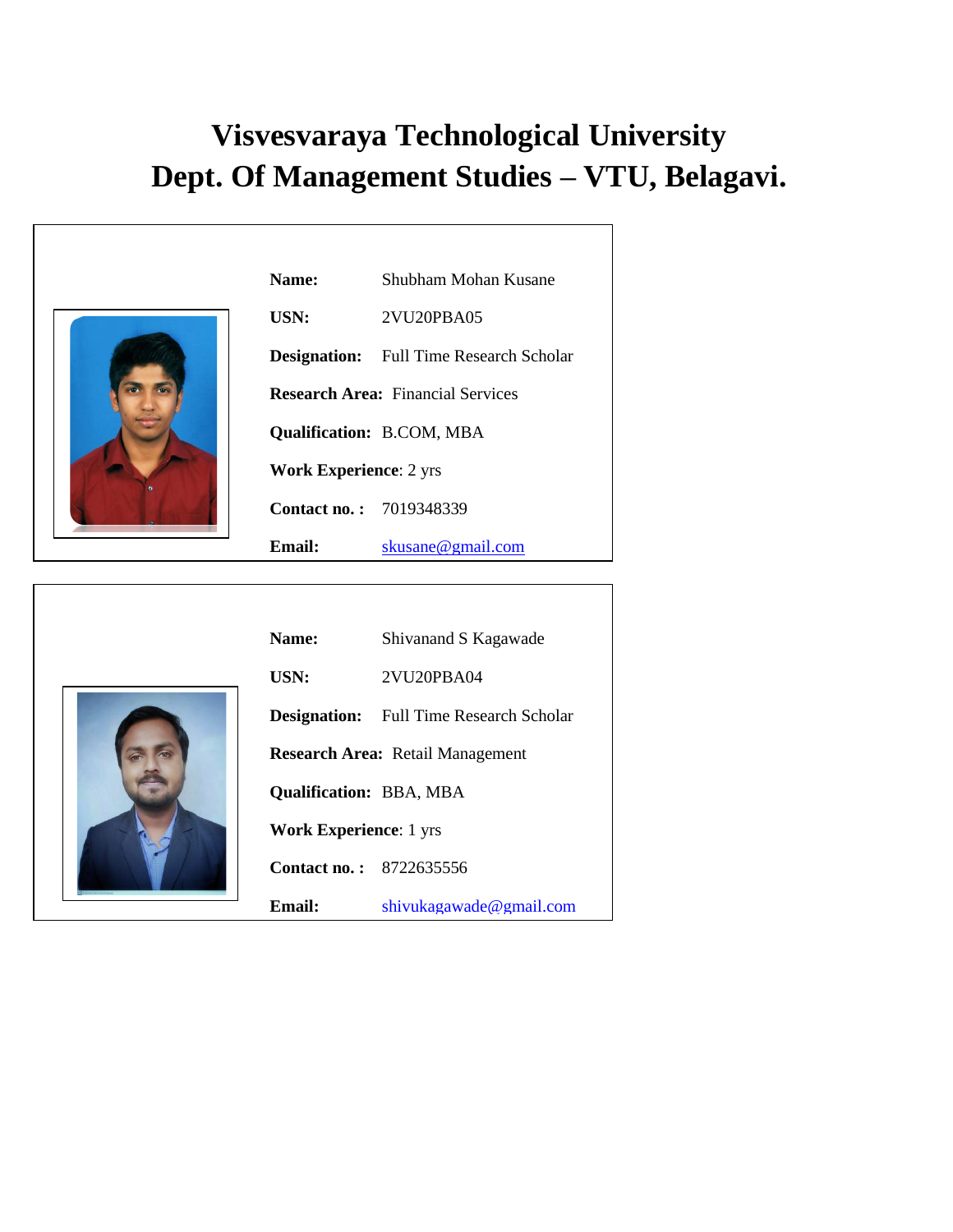|--|--|--|

| <b>Name:</b>                            | Gloria Antonitta Lobo                          |  |
|-----------------------------------------|------------------------------------------------|--|
| USN:                                    | 2VU20PBA01                                     |  |
|                                         | <b>Designation:</b> Full Time Research Scholar |  |
| <b>Qualification: BCA, MBA</b>          |                                                |  |
| <b>Research Area: Retail Management</b> |                                                |  |
| <b>Work Experience: 5 yrs</b>           |                                                |  |
| <b>Contact no.:</b> 9008677573          |                                                |  |
| <b>Email:</b>                           | 4uglorialobo30@gmail.com                       |  |



| <b>Name:</b>                               | N S Aishwaryalaxmi                             |  |
|--------------------------------------------|------------------------------------------------|--|
| USN:                                       | 2VU20PBA03                                     |  |
|                                            | <b>Designation:</b> Full Time Research Scholar |  |
| <b>Research Area:</b> Financial Management |                                                |  |
|                                            | <b>Qualification: B.E (EEE), MBA</b>           |  |
| <b>Contact no.: 9686019396</b>             |                                                |  |
| Email:                                     | aishlaxmi007 $@$ gmail.com                     |  |



| <b>Name:</b>                   | Milagrinmary Arokiyaswamy C                    |
|--------------------------------|------------------------------------------------|
| USN:                           | 2VU20PBA02                                     |
|                                | <b>Designation:</b> Full Time Research Scholar |
|                                | <b>Research Area: Human Resource</b>           |
|                                | <b>Qualification: B.com, MBA</b>               |
| <b>Contact no.: 7204267668</b> |                                                |
|                                | Email: milagrinmaryarokiyaswamy@gmail.com      |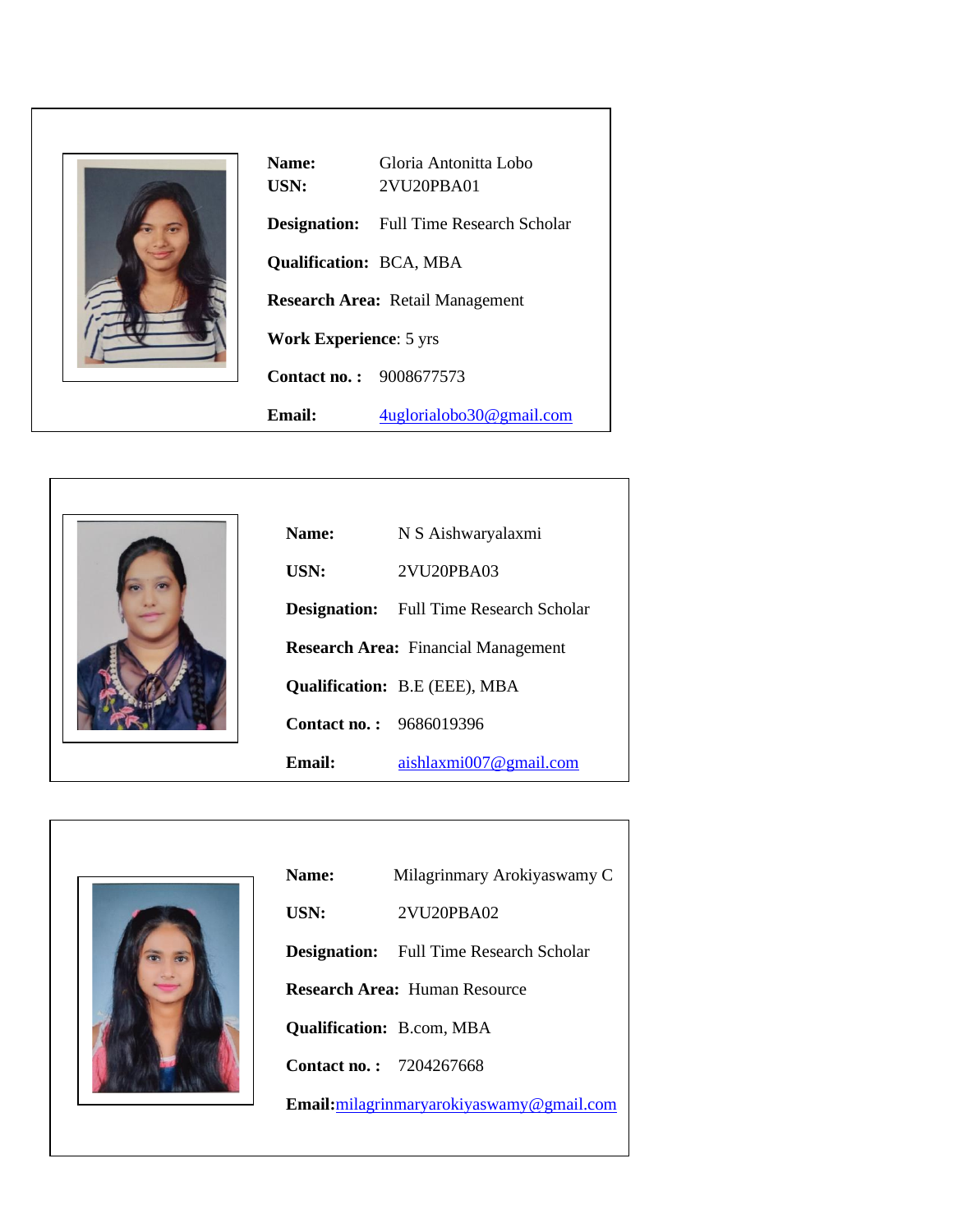

| Name:                          | Anuja Taradale                             |
|--------------------------------|--------------------------------------------|
|                                | <b>Designation:</b> Research Scholar       |
| <b>Institution:</b>            | SDM CET, Dharwad                           |
|                                | <b>Research Area: Marketing Management</b> |
|                                | <b>Qualification:</b> BE (E&C), MBA        |
| <b>Contact no.: 9148341667</b> |                                            |
| Email:                         | itsanujataradale@gmail.com                 |
|                                |                                            |



| Name:                            | Abhishek Talwar                                |  |
|----------------------------------|------------------------------------------------|--|
|                                  | <b>Designation:</b> Full Time Research Scholar |  |
| <b>Institution:</b> NITK         |                                                |  |
| Research Area: Digital Marketing |                                                |  |
| <b>Qualification: Bsc, MBA</b>   |                                                |  |
| <b>Contact no.: 9743064724</b>   |                                                |  |
| Email:                           | abhi6506@gmail.com                             |  |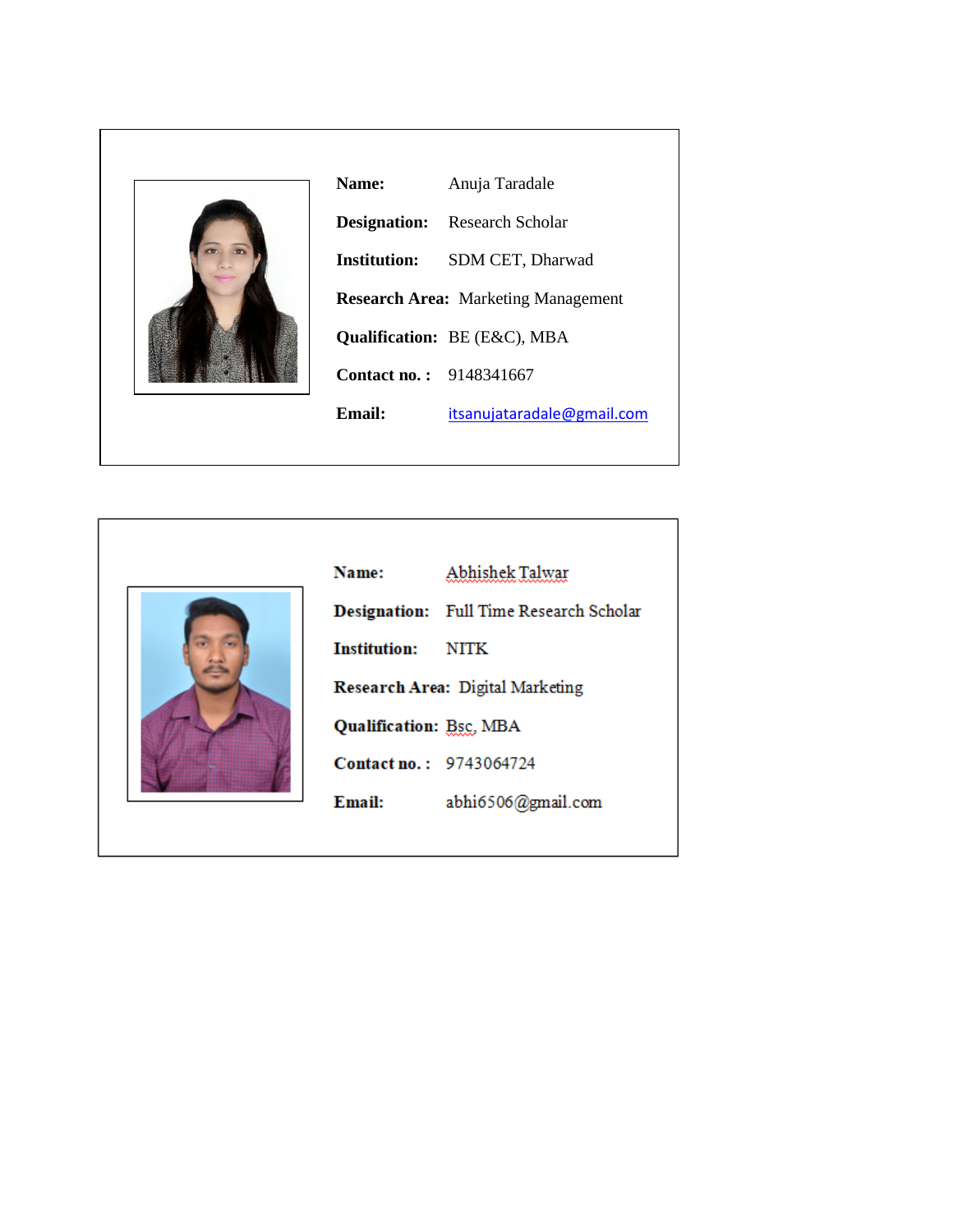## **Visvesvaraya Technological University**

## **Dept. Of Management Studies - CPGS Muddenahalli**



|  | Name:                         | Mithun R                                |
|--|-------------------------------|-----------------------------------------|
|  | USN:                          | 1VU20PBA02                              |
|  |                               | Designation: Full Time Research Scholar |
|  |                               | Research Area: General Management       |
|  | <b>Qualification: BE, MBA</b> |                                         |
|  |                               | Work Experience: 1 year, 7 months       |
|  |                               |                                         |